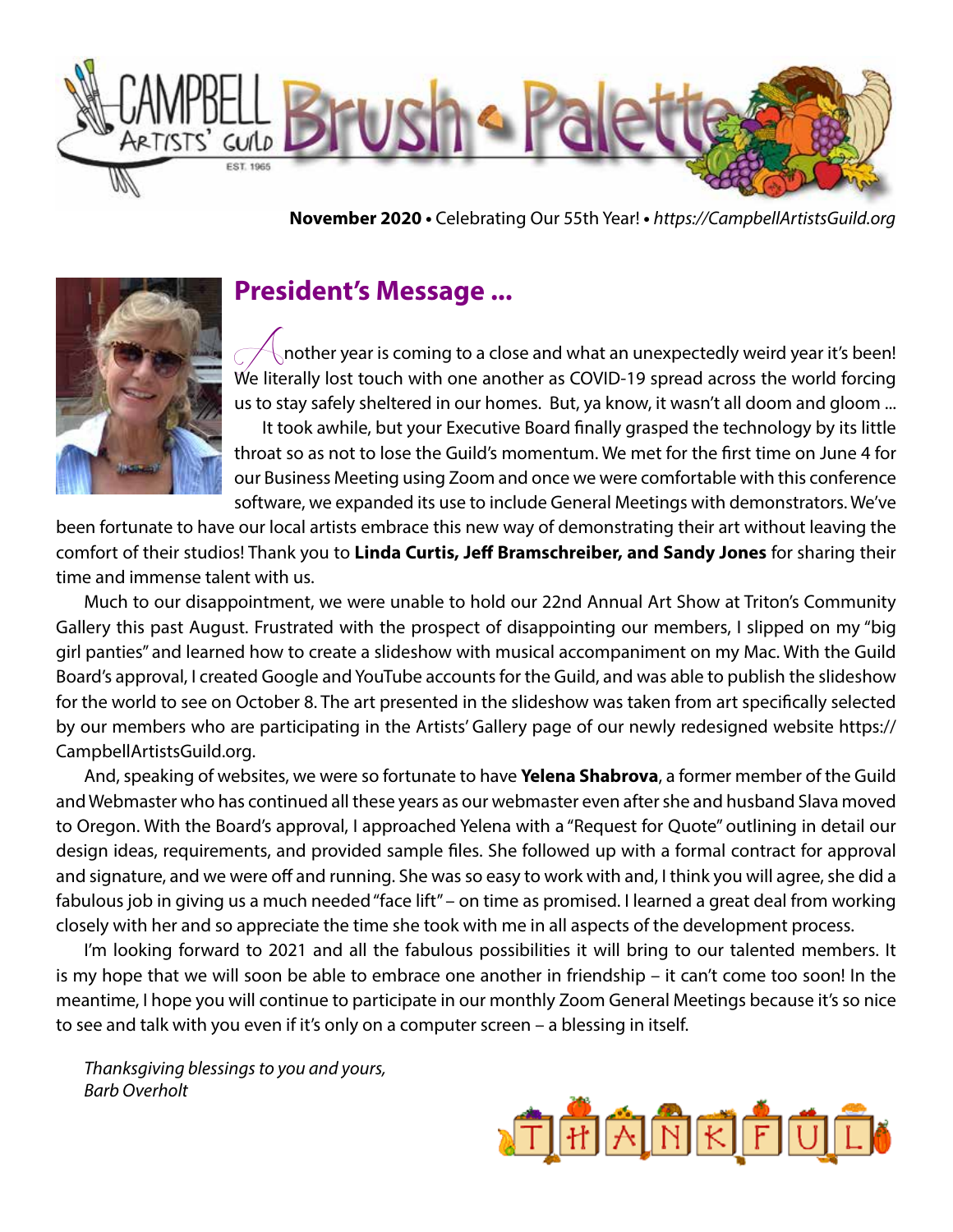**Tuesday • October 20 Zoom Meeting with Artist Sandra Jones**



Mary Kahn and Barb Overholt took the opportunity to talk over the logistics of Sandy's proposed pastel demonstration.



*Eighteen members were on hand for our October 24 General Meeting via Zoom!*

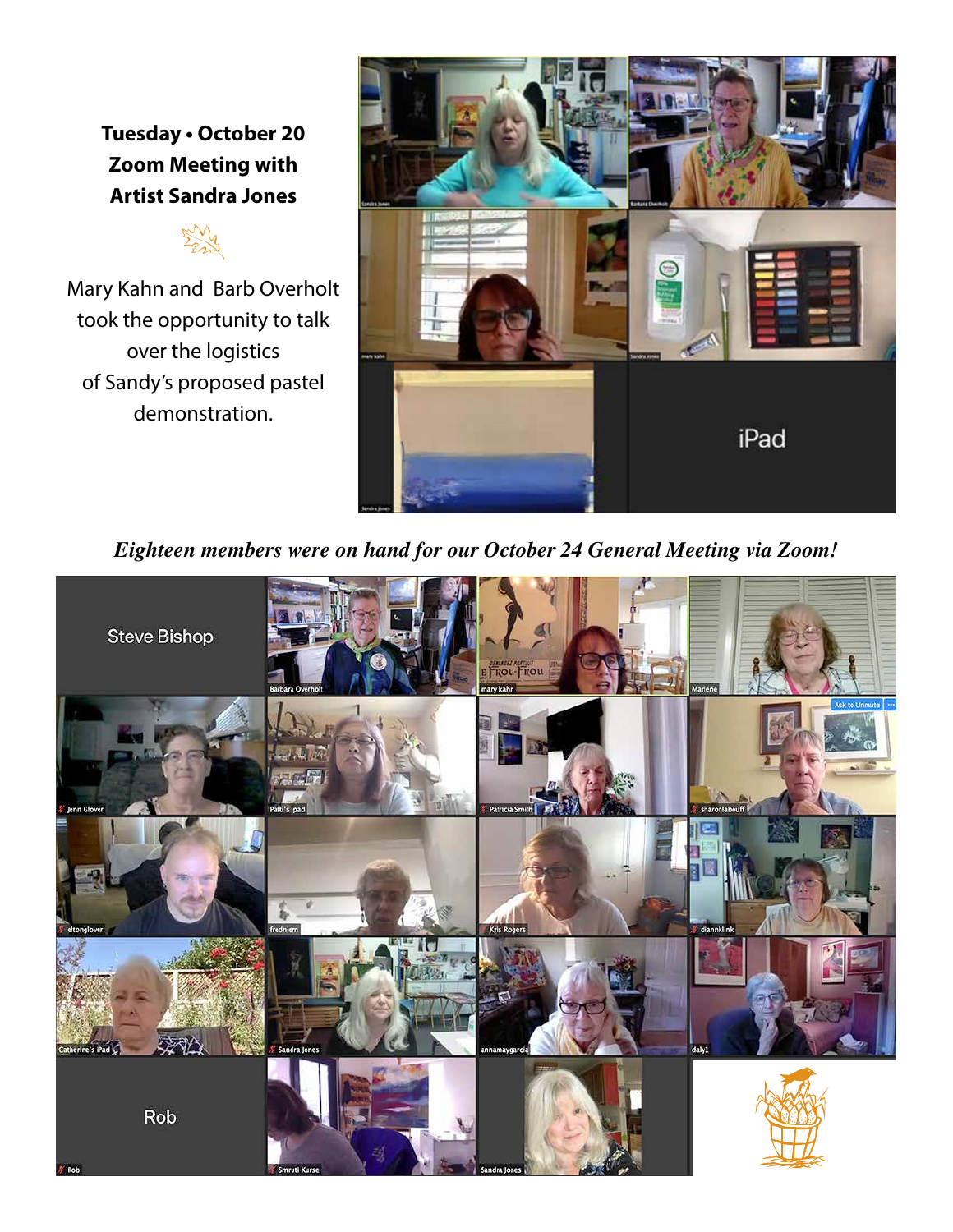

#### **Demonstrators** –



All members are requested to do their part in searching for and obtaining artists for our monthly Zoom meetings that will not only be educational but inspiring! Please make every effort to help find artists who are comfortable with presenting a demonstration via Zoom.

Contact Program Chairs Cathy Down or Mary Kahn to confirm calendar openings and compensations. "Speaker/Demonstrator Engagement" forms are always available on the Guild's website or from Programs Chairs.

Upcoming Meetings via Zoom @ 1:00 p.m.  **November** – No meeting. Happy Thanksgiving! **December 5** – Holiday Potluck Party  **January 23** – Happy New Year!

*Look for your email invitation that will include a link to the Zoom meeting!*





### **Festive Holiday Meeting via Zoom! Saturday • Dec. 5 • 1:00–4:00 p.m.**

Let's party virtually! Bring your favorite festive lunch and libation to our virtual party via Zoom. Our meeting will include:

- • Membership Renewal Reminder for 2021
- Electing Officers for 2021
- Sharing the art we've created in the last six months of sheltering-in-place
- Exchange Artists Trading Cards
- Lots of laughs and conversation

#### **Exchanging Artists Trading Cards**

Artists trading cards are original works of art that are created on 2.5" x 3.5" pieces of material the artist chooses (e.g., canvas, paper, board, ...) in any medium chosen. We would love for everyone to participate and make this a fun part of the meeting's festivities. A photo will be taken of all the trading cards received will be shared via email with members.

Please create no more than two (2) artist trading cards, sign and date their backs. Mail them so they are received by **Monday, November 23** with an enclosed self-addressed, stamped envelope to:

> Artists Trading Cards 1686 Morocco Drive San José, CA 95125

Each trading card will be placed in its own envelope. An envelope for each participant will be selected until there are no more trading cards left to exchange. Trading cards will be mailed to their new owners in the appropriate self-addressed, stamped envelope provided.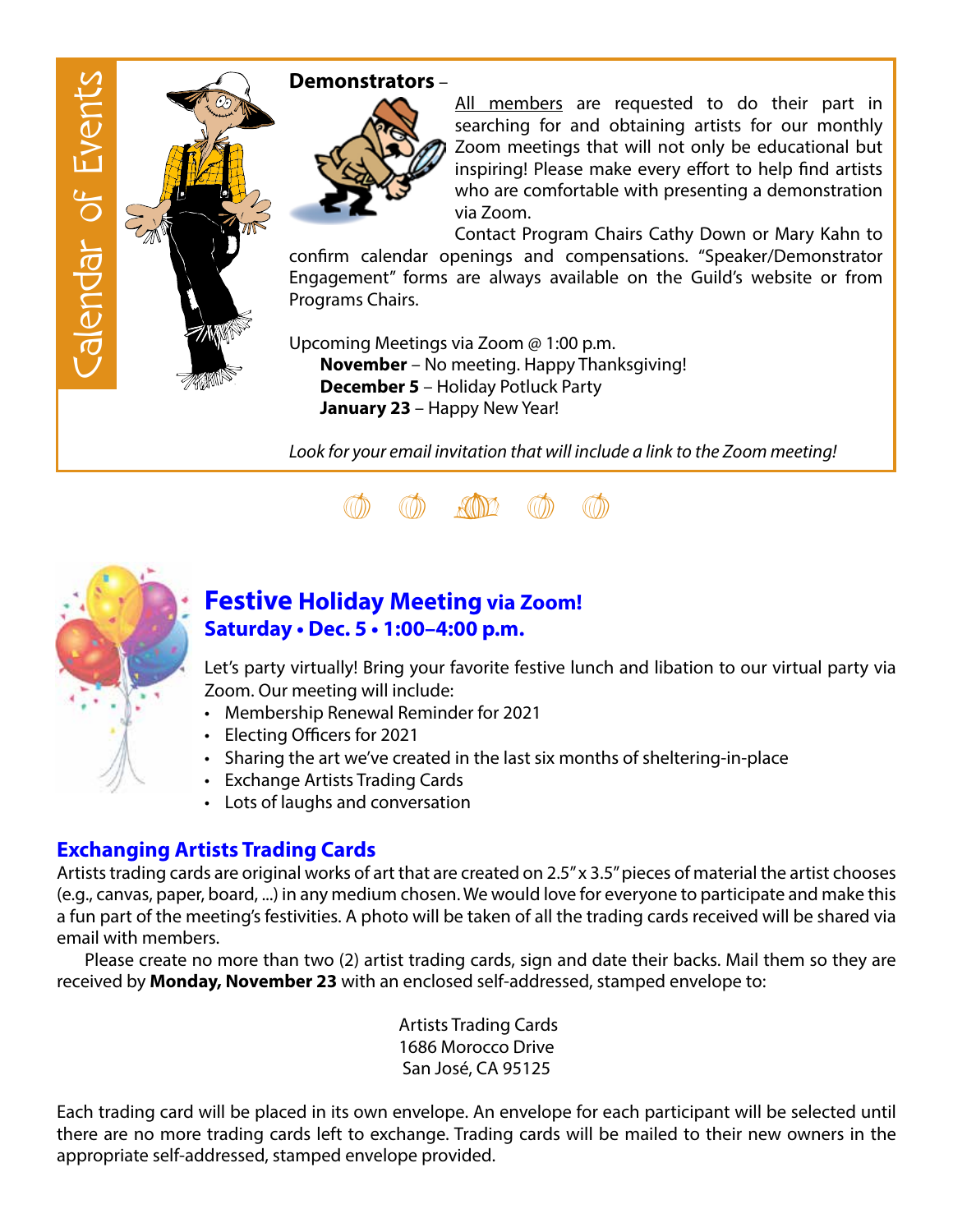

# Business Meeting Minutes November 12

The meeting was called to order at 2:15 p.m. by President Barb Overholt. Also in attendance were, President Denis Wik, Vice-President Marlene Bird, Treasurer Sharon La Bouff, Secretary Diann Klink, and Programs Chair Mary Kahn.

#### **December 5 General Meeting & Holiday Potluck**

#### **• Election of Officers**

The first item on December's General Meeting will be to hold the election of Guild officers. Nominations for open positions are:

 Diann Klink – President Kris Rogers – Secretary

#### **• Artists' Trading Cards**

Barb has not received trading cards for any members as yet. She will send a reminder out in the next newsletter by Monday, November 16.

#### **Zoom Procedures**

Some members are having difficulties with how to use Zoom during the online meetings and possible tutorials were discussed. Barb will give a brief overview at the beginning of the meeting to make sure members understand the basics and establish protocols for asking questions during demonstrations.

#### **Membership Dues**

Members will be reminded to send their 2021 dues to Sharon as soon as possible.

#### **2021 Demonstrator Lineup**

- Mary plans to reach out to Linda Curtis to provide her originally planned demonstration that was delayed due to the California fires. If she accepts, she can be our demonstrator in January.
- Elton Glover's demo is planned for February.
- Barb suggested we contact Judy Gittelsohn to provide a demo on her artwork process (not advertising Golden® products). Mary will make inquires with her about that possibility with perhaps having Judy spend five minutes at the end of her demo regarding any new Golden® products.
- Mary will also make inquiries with Jeff Bramschreiber on providing another demo.

#### **Check Request for Zoom Billing**

Barb will send the invoices and a check request to Sharon next month so that this expense can be paid within the year.

*The business meeting was adjourned at 3:00 pm. Respectfully submitted by Diann Klink, Secretary*

## Membership Renewals

In order for the Guild to continue as a viable organization, it requires your membership renewals as it has operating expenses (think Zoom General Meetings and demonstrators).

Starting in December, Guild Treasurer Sharon La Bouff will begin accepting your membership renewals for 2021 by mail. Please make your check payable to **Campbell Artists' Guild** in the amount of

\$30 (Active membership) \$15 (Associate membership)

**Mail to:** Sharon La Bouff 1109 S. Daniel Way San José, CA 95128-3112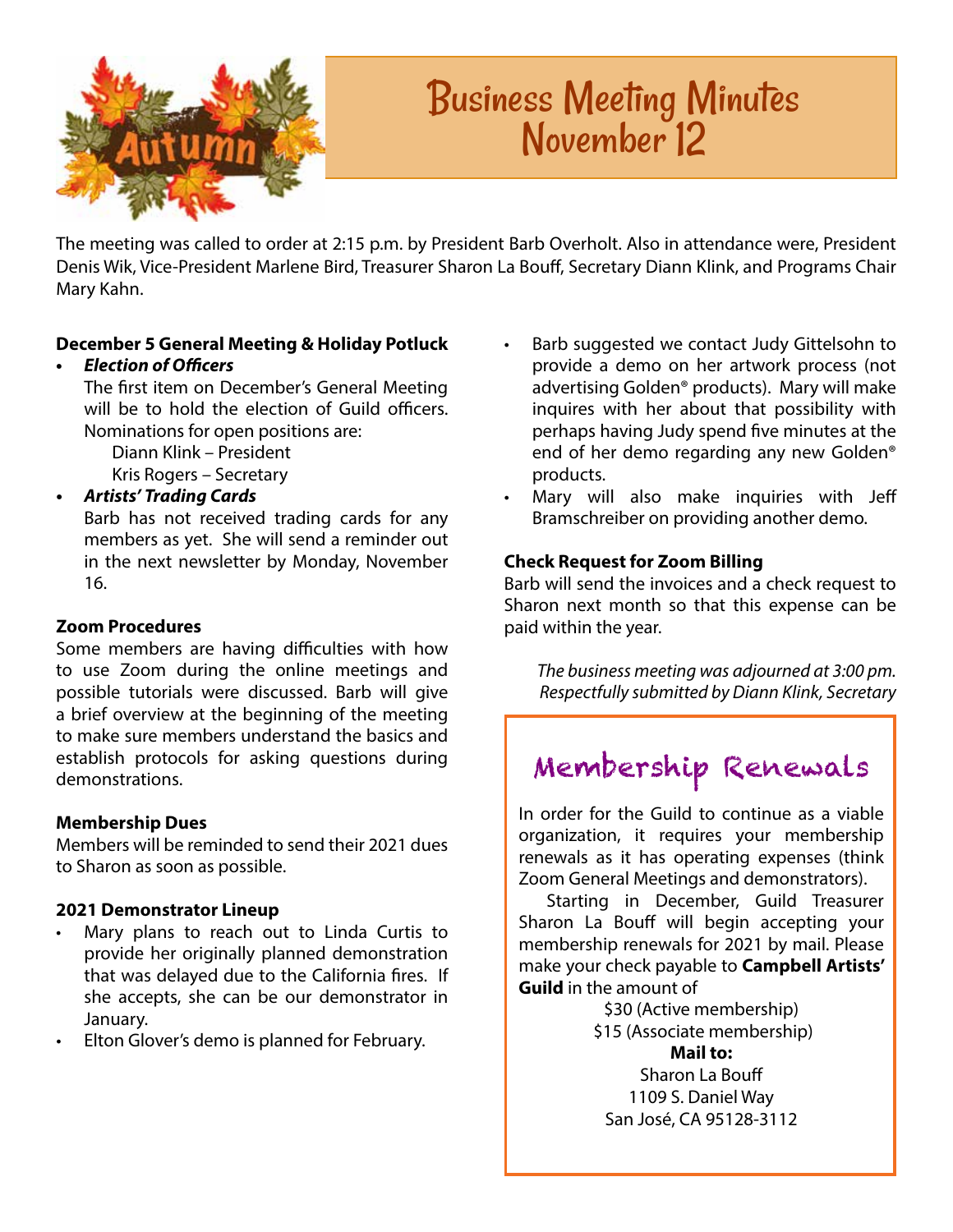

*Artist Sandra Jones*

## **Pastel Demonstration with Artist Sandra Jones via Zoom**

We welcomed Sandra Jones to our October 24 General Meeting where she provided a fabulous demonstration into the world of pastels using both watercolor and alcohol underpainting techniques.

With a Materials List shared with members in advance just in case artists wanted to paint along, and another file listing the various pastel manufacturers and pastel substrates, Sandy began her demonstration.

- Her painting arsenal for this demo consisted of the following supplies:
- Watercolors tube each of Ultramarine Blue, Yellow Ochre
- Small spray bottle of alcohol (70-90%)
- Jar of alcohol for dipping a large brush into
- Pastels

The purpose of creating an underpainting is to get a jump start on the painting with minimal use of pastels. There are two ways in which you can create a watercolor underpainting.

#### **Method One**

In Steps 1-3, Sandy applied watercolor directly to her sanded paper and let it dry. Step 3 shows the color differences in wet watercolor (left) and what the watercolor looks dry (right). Once the watercolor is dry, pastel is then applied.





#### **Method Two**

In Steps 4-5, she lightly applied the pastel for the sky using many passes, sprayed the alcohol onto the pastel. Using a brush dipped in alcohol, she brushed over the pastel to give it uniformity. She continued this process for the foreground using the yellow ochre. With her underpainting completed and dry, she began to create the landscape (Steps 6-7).



- Sandy applies pastels background to foreground, dark to light, with an up and down motion.
- Acrylics may be used instead of watercolors but only alcohol should be applied as the alcohol is needed to break down the binder in pastels.
- Don't forget the "Gloves in a Bottle" to protect your hands when using any medium.

Visit Sandy's website and see her beautiful works of art www.stratfordstudio.com



*Step 7*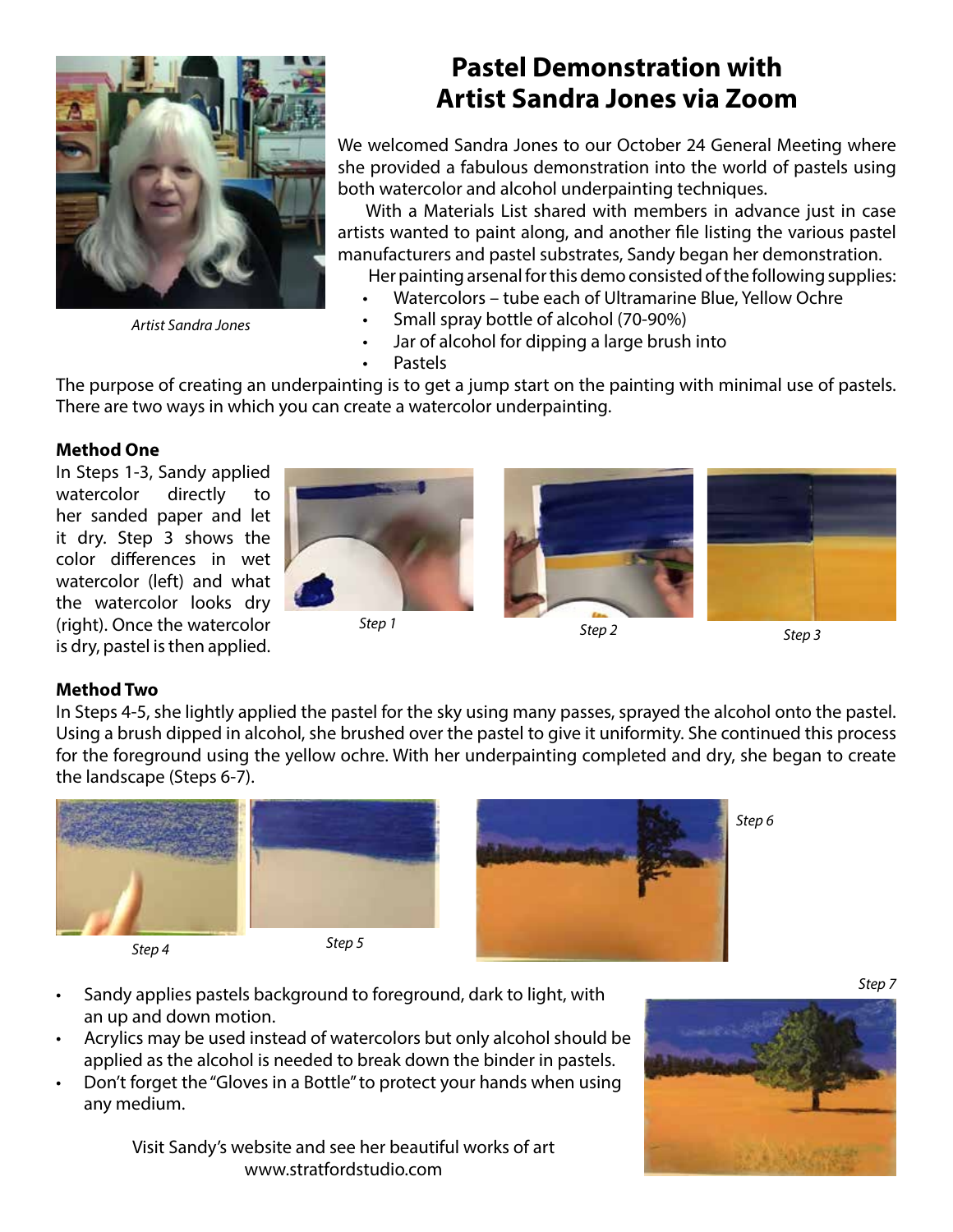## **Grand Luxe Full Box French Easel • \$85**

Only used once and is for sale by Guild member Kristie Rogers, krisrogers007@gmail.com. Please contact her directly.



OR SALE



Click image to open expanded view

#### Grand Luxe Full Box French Easel

Visit the Creative Mark Store

#### Price: \$138.99

Returnable until Jan 31, 2021 v

- . Fine Quality Beechwood French Easels with Metal **Lined Drawers**
- . Made of oiled and sealed beech wood which is a sturdy hard wood. It not only is pleasing to the eye with its rich sienna hue but will stand up better than other woods for outdoor use.
- A finished 12×16 wood palette keeps supplies in place and may be used for oil painting.
- . This fold-up easel may be used as a wet canvas carrier. The legs of the easel have rubber tips and may be outfitted with the supplied leg spikes for securing to the ground.
- A soft leather handle and a linen shoulder strap allow for easy carrying. The easel measures 21" x 14" × 6" folded down and weighs less than 14 lbs.

A reminder ... **Our new website address is now https://CampbellArtistsGuild.org**



**November** Marlene McCullough • Jennifer Glover



![](_page_5_Picture_18.jpeg)